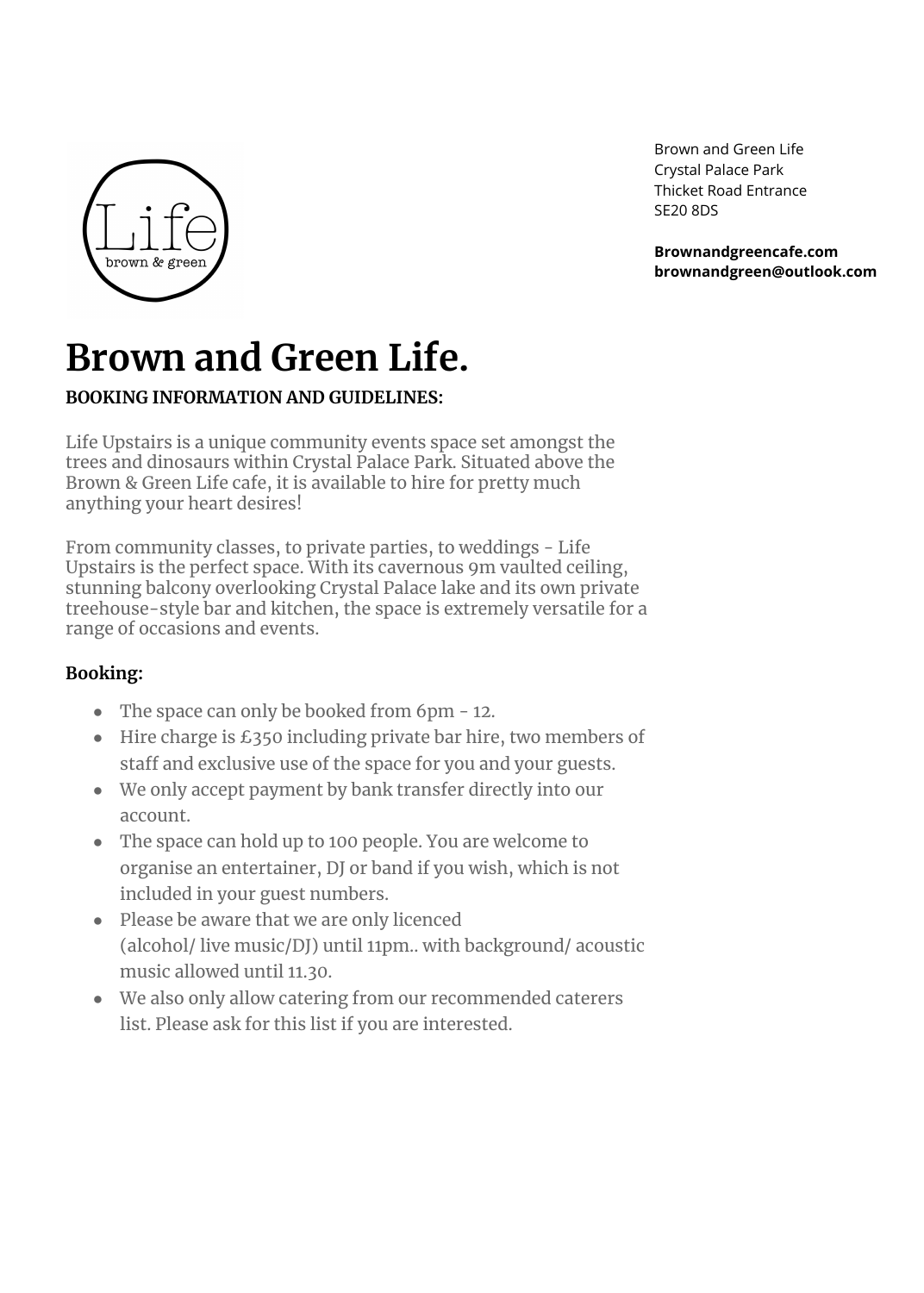### **A couple of house rules:**

- We DO NOT allow people to bring their own alcohol into our space. If anyone is found with alcohol sourced from elsewhere we will end the event immediately and you will not be refunded.
- All guests will vacate the venue by 00.00 hours. This is non negotiable.
- There will be strictly no smoking or drug taking within the space.
- The use of matches, lighters, candles and incense or cooking equipment is prohibited. (Including chafing dishes, popcorn/ candy floss machines/ slush machine/ BBQs.)

## **On the date of your event:**

- Entry to the space is not permitted until 6pm.
- The car park will be closed, but there is free parking in Thicket Road and access on foot all evening.
- You are welcome to use our music system Our staff will show you on the day how to connect via bluetooth or plugging directly in with a headphone lead.
- All bar tabs must be paid on the night.
- We accept that from time-to-time, accidents and normal wear and tear will happen but ask that the space is left in the same condition in which it was found.

Thanks, B&G xx